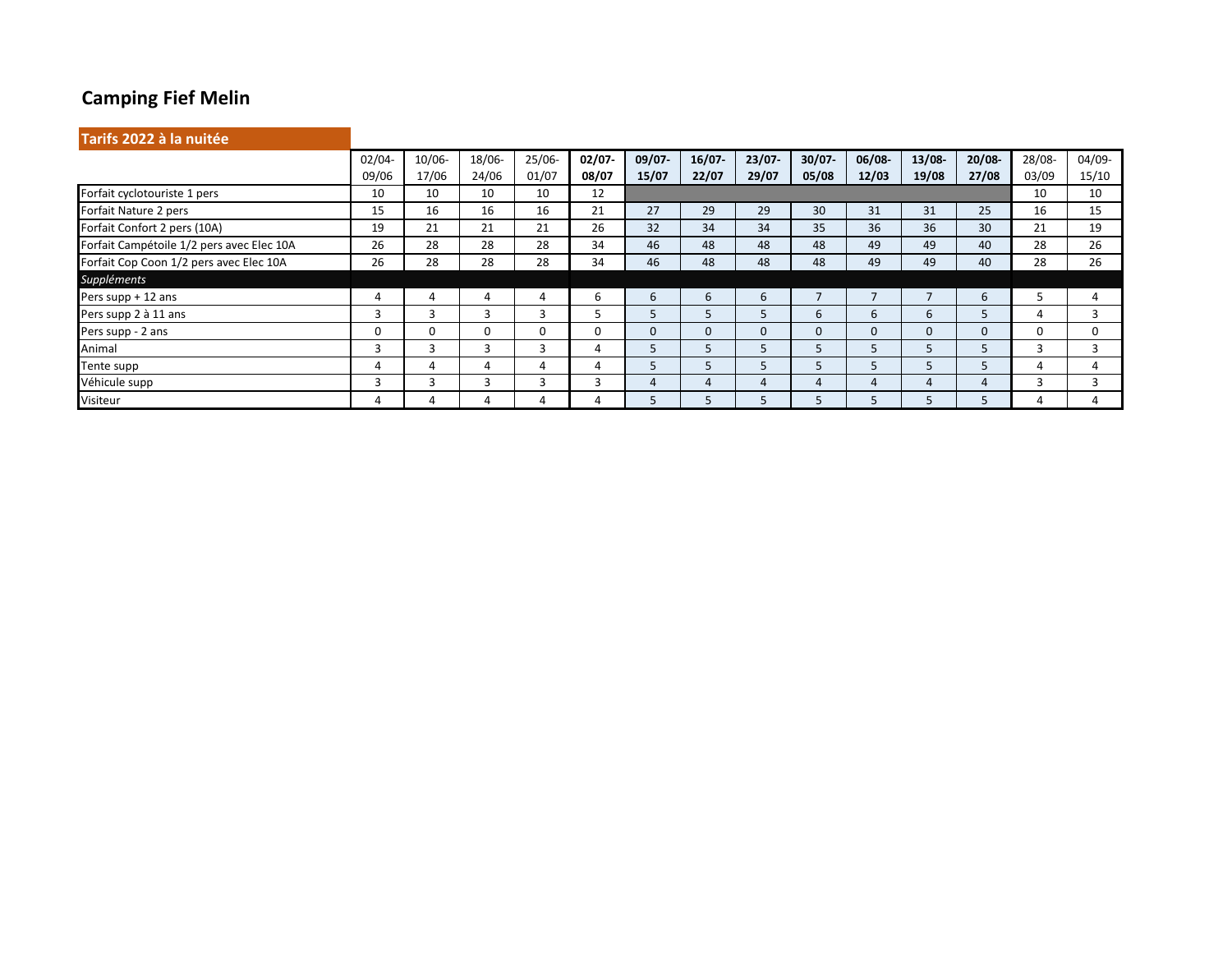|                                                   |                |     | 2 nuits minimum sauf WE Ascension: 3 nuits minium |     |     |     |     |     |     |     |     | 7 nuits minimum | 2 nuits minimum |      |      |     |     |     |     |                                                                                                                                                                                                                                                            |  |  |
|---------------------------------------------------|----------------|-----|---------------------------------------------------|-----|-----|-----|-----|-----|-----|-----|-----|-----------------|-----------------|------|------|-----|-----|-----|-----|------------------------------------------------------------------------------------------------------------------------------------------------------------------------------------------------------------------------------------------------------------|--|--|
| <b>Désignation</b>                                | 02/04<br>08/04 |     |                                                   |     |     |     |     |     |     |     |     |                 |                 |      |      |     |     |     |     | 09/04- 16/04- 07/05- 21/05- 28/05- 04/06- 25/06- 02/07- 09/07- 16/07- 23/07- 30/07- 06/08- 13/08- 20/08- 28/08- 04/09- 18/09- 24/09- <br>15/04 06/05 20/05 27/05 03/06 24/06 01/07 08/07 15/07 22/07 29/07 05/08 12/03 19/08 27/08 03/09 17/09 23/09 14/10 |  |  |
| Cabane Lodge Premium 2 ch. 4 p. - SDB             | 294            | 315 | 350                                               | 315 | 350 | 315 | 350 | 385 | 595 | 679 | 770 | 784             | 875             | 910  | 910  | 798 | 385 | 350 | 315 | 294                                                                                                                                                                                                                                                        |  |  |
| MH Classic Compact 2 ch. 4 p.                     | 210            | 210 | 245                                               | 210 | 245 | 210 | 245 | 280 | 420 | 490 | 581 | 595             | 665             | 700  | 700  | 609 | 280 | 245 | 210 | 210                                                                                                                                                                                                                                                        |  |  |
| MH Classic Large 2 ch. 4 p.                       | 224            | 245 | 280                                               | 245 | 280 | 245 | 280 | 315 | 469 | 539 | 630 | 644             | 735             | 770  | 770  | 679 | 315 | 280 | 245 | 224                                                                                                                                                                                                                                                        |  |  |
| MH Classic 3 ch. 6 p.                             | 294            | 315 | 350                                               | 315 | 350 | 315 | 350 | 385 | 595 | 679 | 770 | 784             | 875             | 910  | 910  | 798 | 385 | 350 | 315 | 294                                                                                                                                                                                                                                                        |  |  |
| MH Confort Compact 2 ch. 4 p. - TV                | 259            | 280 | 315                                               | 280 | 315 | 280 | 315 | 350 | 525 | 595 | 679 | 693             | 784             | 819  | 819  | 728 | 350 | 315 | 280 | 259                                                                                                                                                                                                                                                        |  |  |
| MH Confort Large 2 ch. 4/5 p - TV                 | 294            | 315 | 350                                               | 315 | 350 | 315 | 350 | 385 | 560 | 644 | 735 | 749             | 840             | 875  | 875  | 770 | 385 | 350 | 315 | 294                                                                                                                                                                                                                                                        |  |  |
| MH Confort Large 2 ch. 4 p.PMR - TV               | 294            | 315 | 350                                               | 315 | 350 | 315 | 350 | 385 | 560 | 644 | 735 | 749             | 840             | 875  | 875  | 770 | 385 | 350 | 315 | 294                                                                                                                                                                                                                                                        |  |  |
| Chalet Confort 2 ch. 4 p. TV                      | 329            | 350 | 385                                               | 350 | 385 | 350 | 385 | 420 | 609 | 693 | 784 | 798             | 889             | 924  | 924  | 819 | 420 | 385 | 350 | 329                                                                                                                                                                                                                                                        |  |  |
| MH Confort 3 ch. - 6 p. - TV                      | 329            | 350 | 385                                               | 350 | 385 | 350 | 385 | 420 | 595 | 735 | 819 | 840             | 910             | 959  | 959  | 840 | 420 | 385 | 350 | 329                                                                                                                                                                                                                                                        |  |  |
| MH Privilège 2 ch. 4 p. - TV                      | 329            | 350 | 399                                               | 350 | 399 | 350 | 399 | 420 | 609 | 714 | 805 | 819             | 910             | 945  | 945  | 840 | 420 | 399 | 350 | 329                                                                                                                                                                                                                                                        |  |  |
| MH Premium 1 ch. 2 p. - TV + draps et serviettes  | 315            | 329 | 350                                               | 329 | 350 | 329 | 350 | 385 | 525 | 595 | 679 | 700             | 770             | 798  | 798  | 700 | 385 | 350 | 329 | 315                                                                                                                                                                                                                                                        |  |  |
| MH Premium 2 ch. 4 p. - TV + LV + draps et servie | 399            | 420 | 469                                               | 420 | 469 | 420 | 469 | 490 | 700 | 840 | 945 | 959             | 1050            | 1085 | 1085 | 959 | 490 | 469 | 420 | 399                                                                                                                                                                                                                                                        |  |  |

|                                                   |    |                                                                                                                                                          |    | 2 nuits minimum sauf WE Ascension : 3 nuits minium |    |    |    |    |     |     | 7 nuits minimum |     | 2 nuits minimum |     |     |     |     |    |                                                                                                                   |    |
|---------------------------------------------------|----|----------------------------------------------------------------------------------------------------------------------------------------------------------|----|----------------------------------------------------|----|----|----|----|-----|-----|-----------------|-----|-----------------|-----|-----|-----|-----|----|-------------------------------------------------------------------------------------------------------------------|----|
|                                                   |    | 02/04 09/04- 16/04- 07/05- 21/05- 28/05- 04/06- 25/06- 02/07- 09/07- 16/07- 23/07- 30/07- 106/08- 13/08- 120/08- 128/08- 104/09- 118/09- 124/09- 124/09- |    |                                                    |    |    |    |    |     |     |                 |     |                 |     |     |     |     |    |                                                                                                                   |    |
|                                                   |    |                                                                                                                                                          |    |                                                    |    |    |    |    |     |     |                 |     |                 |     |     |     |     |    | 15/04 06/05 20/05 27/05 03/06 24/06 01/07 08/07 15/07 22/07 29/07 05/08 12/03 19/08 27/08 03/09 17/09 23/09 14/10 |    |
| Cabane Lodge Premium 2 ch. 4 p. - SDB             | 42 | 45                                                                                                                                                       | 50 | 45.                                                | 50 | 45 | 50 | 55 | 85  | 97  | 110             | 112 | 125             | 130 | 130 | 114 | 55  | 50 | 45                                                                                                                | 42 |
| MH Classic Compact 2 ch. 4 p.                     | 30 | 30                                                                                                                                                       | 35 | 30                                                 | 35 | 30 | 35 | 40 | 60  | 70  | 83              | 85  | 95              | 100 | 100 | 87  | 40  | 35 | 30                                                                                                                | 30 |
| MH Classic Large 2 ch. 4 p.                       | 32 | 35                                                                                                                                                       | 40 | 35                                                 | 40 | 35 | 40 | 45 | 67  | 77  | 90              | 92  | 105             | 110 | 110 | 97  | 45  | 40 | 35                                                                                                                | 32 |
| MH Classic 3 ch. 6 p.                             | 42 | 45                                                                                                                                                       | 50 | 45                                                 | 50 | 45 | 50 | 55 | 85  | 97  | 110             | 112 | 125             | 130 | 130 | 114 | 55  | 50 | 45                                                                                                                | 42 |
| MH Confort Compact 2 ch. 4 p. - TV                | 37 | 40                                                                                                                                                       | 45 | 40                                                 | 45 | 40 | 45 | 50 | 75  | 85  | 97              | 99  | 112             | 117 | 117 | 104 | 50  | 45 | 40                                                                                                                | 37 |
| MH Confort Large 2 ch. 4/5 p - TV                 | 42 | 45                                                                                                                                                       | 50 | 45                                                 | 50 | 45 | 50 | 55 | 80  | 92  | 105             | 107 | 120             | 125 | 125 | 110 | 55  | 50 | 45                                                                                                                | 42 |
| MH Confort Large 2 ch. 4 p.PMR - TV               | 42 | 45                                                                                                                                                       | 50 | 45                                                 | 50 | 45 | 50 | 55 | 80  | 92  | 105             | 107 | 120             | 125 | 125 | 110 | 55  | 50 | 45                                                                                                                | 42 |
| Chalet Confort 2 ch. 4 p. TV                      | 47 | 50                                                                                                                                                       | 55 | 50                                                 | 55 | 50 | 55 | 60 | 87  | 99  | 112             | 114 | 127             | 132 | 132 | 117 | 60  | 55 | 50                                                                                                                | 47 |
| MH Confort 3 ch. - 6 p. - TV                      | 47 | 50                                                                                                                                                       | 55 | 50                                                 | 55 | 50 | 55 | 60 | 85  | 105 | 117             | 120 | 130             | 137 | 137 | 120 | -60 | 55 | 50                                                                                                                | 47 |
| MH Privilège 2 ch. 4 p. - TV                      | 47 | 50                                                                                                                                                       | 57 | 50                                                 | 57 | 50 | 57 | 60 | 87  | 102 | 115             | 117 | 130             | 135 | 135 | 120 | 60  | 57 | 50                                                                                                                | 47 |
| MH Premium 1 ch. 2 p. - TV + draps et serviettes  | 45 | 47                                                                                                                                                       | 50 | 47                                                 | 50 | 47 | 50 | 55 | 75  | 85  | 97              | 100 | 110             | 114 | 114 | 100 | 55  | 50 | 47                                                                                                                | 45 |
| MH Premium 2 ch. 4 p. - TV + LV + draps et servie | 57 | 60                                                                                                                                                       | 67 | 60                                                 | 67 | 60 | 67 | 70 | 100 | 120 | 135             | 137 | 150             | 155 | 155 | 137 | 70  | 67 | 60                                                                                                                | 57 |